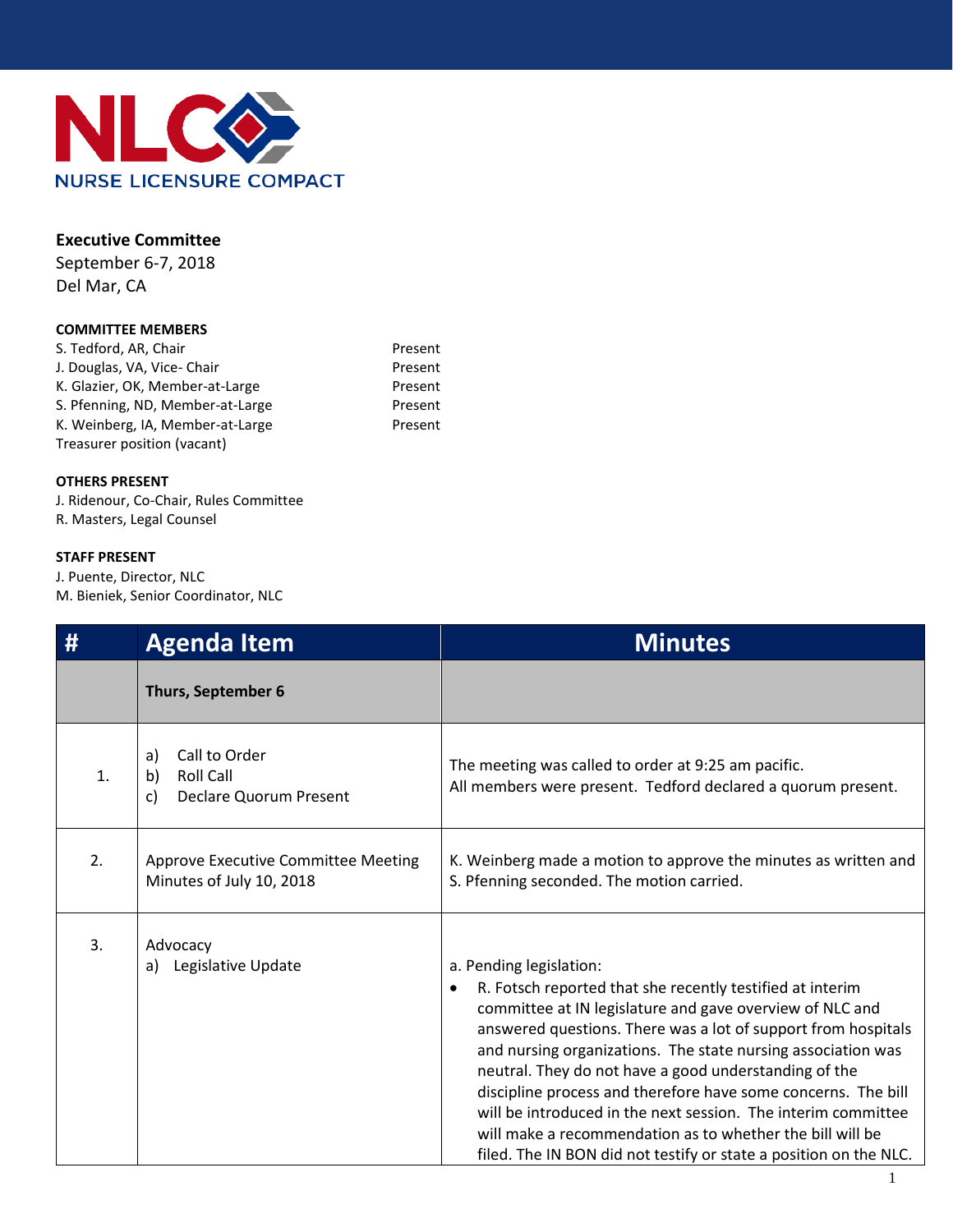|    |                                                                          | MI session will restart in next two weeks and there are efforts<br>to get NLC on the fall agenda but it may not be on the agenda<br>until next year. There is significant support.<br>In NJ, NLC is in the budget committee and lobbyist are working<br>to get NLC included on the agenda. There has been no<br>opposition. TAANA has asked some questions related to<br>discipline.                                                                                                                                                                                                                                                                                                                                                                                                                                                                                                                                                  |
|----|--------------------------------------------------------------------------|---------------------------------------------------------------------------------------------------------------------------------------------------------------------------------------------------------------------------------------------------------------------------------------------------------------------------------------------------------------------------------------------------------------------------------------------------------------------------------------------------------------------------------------------------------------------------------------------------------------------------------------------------------------------------------------------------------------------------------------------------------------------------------------------------------------------------------------------------------------------------------------------------------------------------------------|
|    | <b>APRN Compact Update</b><br>b)                                         | 2019 forecast:<br>IL will file NLC bill in Jan 2019.<br>In MA, bill made it to Ways and Means Committee. On Nov<br>ballot, there will be a binding referendum regarding patient<br>staffing ratios and this may mean that the state will need more<br>nurses. The bill will be refiled in 2019.<br>NV will file a bill in 2019. NLC is opposed by the nurse union in<br>NV. Staff will meet with NV BON in Sept 2018.<br>WA will introduce NLC bill and there is union opposition.<br>$\bullet$<br>VT will file in 2020. Results from a legislative NLC study are due<br>in March 2019.<br>Staff will meet with RI BON EO to discuss future strategy.<br>Support is needed from stakeholders.<br>b. APRN Compact:                                                                                                                                                                                                                     |
|    |                                                                          | NCSBN BOD decided to appoint a task force to recommend what<br>may need to be changed in the APRN Compact. The task force<br>members have not yet been selected. K. Thomas will lead the task<br>force. There is a teleconference September 7 to discuss next steps.                                                                                                                                                                                                                                                                                                                                                                                                                                                                                                                                                                                                                                                                  |
|    | <b>Committees</b>                                                        |                                                                                                                                                                                                                                                                                                                                                                                                                                                                                                                                                                                                                                                                                                                                                                                                                                                                                                                                       |
| 4. | Rules<br>a)<br>Proposed Rules and Current<br>ı.<br>Work of the Committee | a.I. J. Ridenour requested that members review the crosswalk<br>document, in particular, pages 10-13. Potential tier 3 proposed<br>rules will be proposed at the 2019 NCSBN midyear meeting.<br>Members suggested that CLIS always be spelled out as<br>coordinated licensure information system.<br>407. Deactivation<br>In the rationale, include or link to the definition of deactivation.<br>408. Encumbrance<br>Members expressed concerns about limiting to drug screens in the<br>proposed rule but recommended a broader term be considered<br>based on limitations that need to be reported to NPDB. Members<br>suggested the following re: 408.1:<br>Explore defining monitoring.<br>Broaden the term of limitation.<br>Consider retaining 408.2 with modifications.<br>Reference NPDB in the rationale for the rule<br>Ridenour to research articles related to NPDB. K. Russell may be a<br>resource to further clarify. |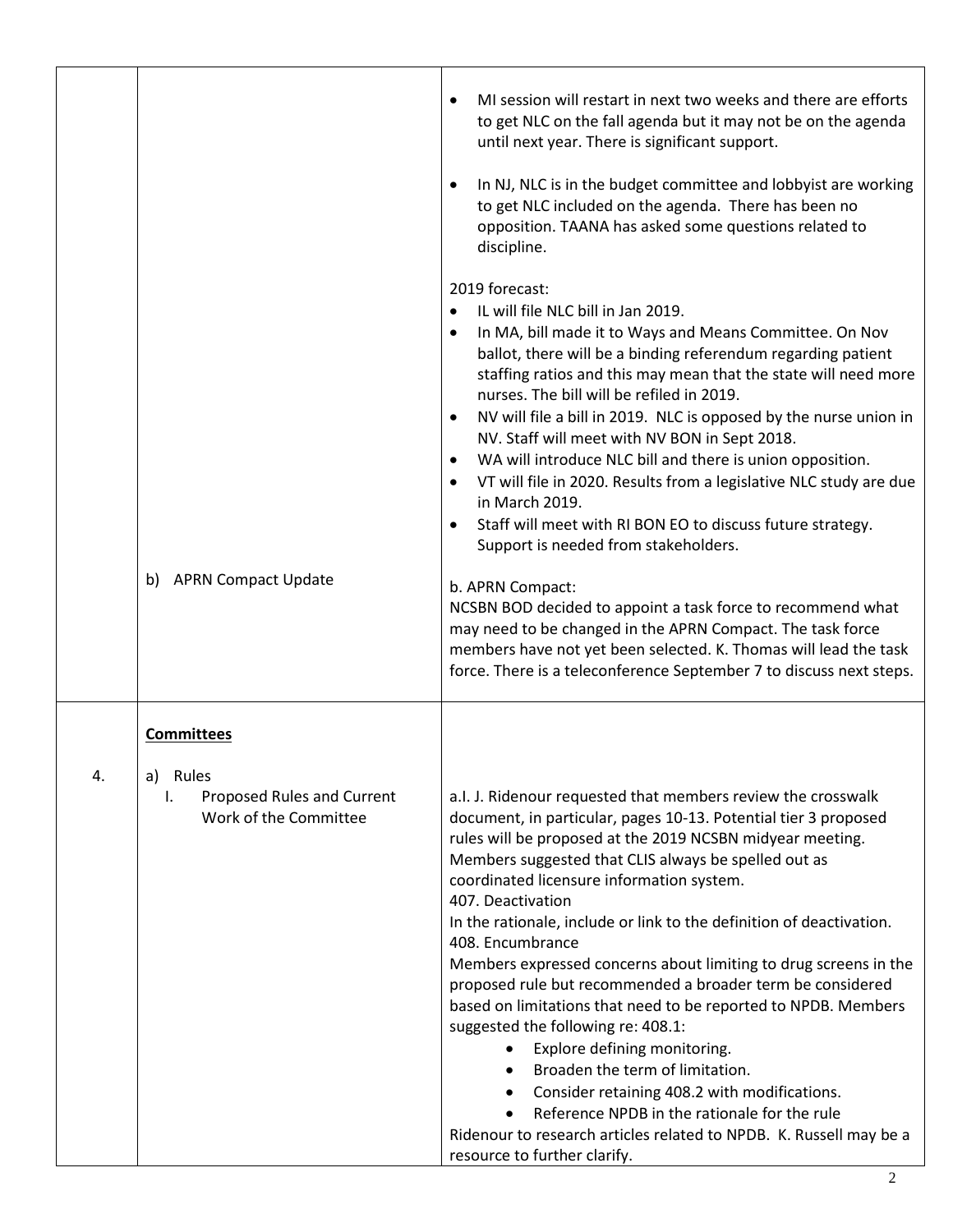|       |                                                                                                                           | 409. Federal Criminal Records<br>Will ensure consistent use of the term criminal history in the rule.<br>601. Action following Discipline<br>Need to determine if states need additional legislative authority to<br>conduct CBC post disciplinary action if not currently in the state<br>statutes. Members suggest that the rules committee continue to<br>research.<br>602. Agreed disposition<br>Members inquired about the original intent of this term as it is<br>used in the ULRs. Members suggested revising the double negative<br>in the second sentence of this draft rule.<br>603. Misdemeanors related to the practice of nursing<br>Rather than developing a list of relevant misdemeanors, it may be<br>more appropriate to utilize criteria. Ridenour suggested members<br>review version A and B of #2 on page 16 of crosswalk.<br>On page 17, delete "directly" in the first sentence. Rules<br>subcommittee will continue to work on clarifying misdemeanors<br>related to nursing at the October 25, 2018 meeting. |
|-------|---------------------------------------------------------------------------------------------------------------------------|-----------------------------------------------------------------------------------------------------------------------------------------------------------------------------------------------------------------------------------------------------------------------------------------------------------------------------------------------------------------------------------------------------------------------------------------------------------------------------------------------------------------------------------------------------------------------------------------------------------------------------------------------------------------------------------------------------------------------------------------------------------------------------------------------------------------------------------------------------------------------------------------------------------------------------------------------------------------------------------------------------------------------------------------|
| Ш.    | <b>Public Hearing Process</b><br>Suggestions                                                                              | a.II. Proposed Rules Public Hearing Process<br>Members agreed that the current public hearing on proposed<br>rules is to continue and will be staff-led. The procedure is often<br>referenced when states express concerns about how the public<br>provides comments on proposed rules.                                                                                                                                                                                                                                                                                                                                                                                                                                                                                                                                                                                                                                                                                                                                                 |
| III.  | Requirement for an Active<br>License when Endorsing into NLC<br>State (Article IV (a))                                    | a.III Masters to draft legal memo regarding applicability of Article<br>IV(a) when a nurse is required to hold an active license upon<br>application to an NLC state.                                                                                                                                                                                                                                                                                                                                                                                                                                                                                                                                                                                                                                                                                                                                                                                                                                                                   |
| IV.   | Is independent credentials<br>review required for Canadian<br>nurse who graduated 20 years<br>ago and licensed in the US? | a.IV. Members affirmed NLC BONs must adhere to ULRs when<br>issuing a multistate license. A rule is not necessary to further<br>clarify.                                                                                                                                                                                                                                                                                                                                                                                                                                                                                                                                                                                                                                                                                                                                                                                                                                                                                                |
| V.    | Is a felony while a juvenile a<br>disqualifier for the multistate<br>license?                                             | a.V. Members reviewed Masters' email on this topic in the<br>meeting materials. Topic to be referred to the rules committee<br>agenda for consideration of a rule or inclusion in legal FAQs.                                                                                                                                                                                                                                                                                                                                                                                                                                                                                                                                                                                                                                                                                                                                                                                                                                           |
| VI.   | Consider development of a<br>Rapid Response Advisory<br>Committee                                                         | a.VI. Members declined to develop the suggested committee.<br>Questions related to policy and interpretation shall be directed to<br>the Executive Committee.                                                                                                                                                                                                                                                                                                                                                                                                                                                                                                                                                                                                                                                                                                                                                                                                                                                                           |
| VII.  | Consider a scheduled one-hour<br>party state BON dial-in to rules<br>committee meetings and its goal<br>and purpose       | a. VII. Members support the concept of a member dial in to the<br>rules committee meeting so that committee members can<br>understand the questions that members have. Interpretation and<br>policy issues shall continue to be referred to the Executive<br>Committee.                                                                                                                                                                                                                                                                                                                                                                                                                                                                                                                                                                                                                                                                                                                                                                 |
| VIII. | Consider if a Rule Related to<br>Self-Disclosure of Convictions on<br>Applications is Needed                              | a. VIII. Members suggested that a recommendation for a self-<br>disclosure statement be included in all applications and directed<br>that this item be added to a self-assessment for compliance.                                                                                                                                                                                                                                                                                                                                                                                                                                                                                                                                                                                                                                                                                                                                                                                                                                       |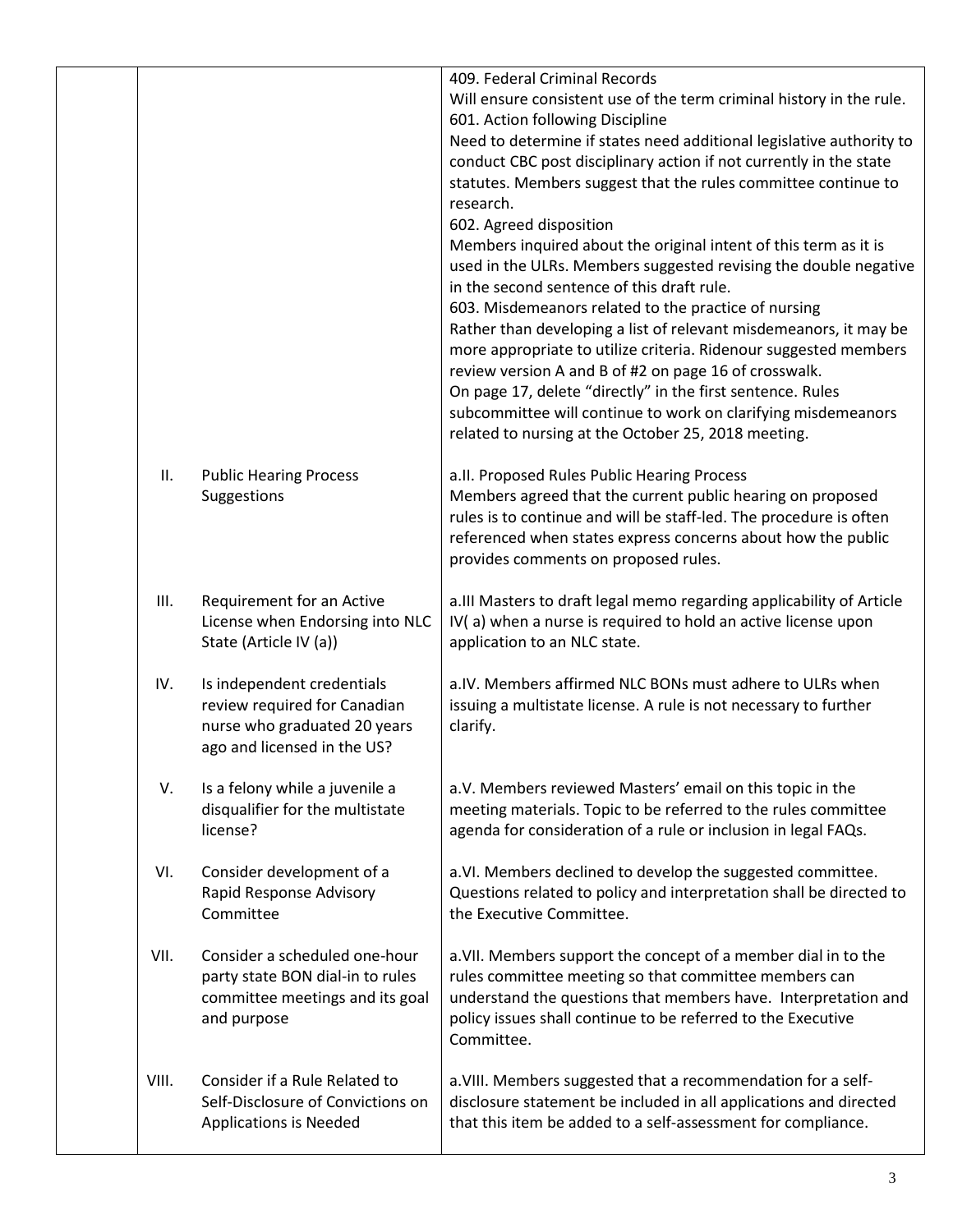| I.              | b) Compliance<br>GA BON: Memo for Review                                      | b.I. Members reviewed a letter from GA BON. S. Pfenning made a<br>motion that Executive Committee accepts the GA BON letter of<br>July 31, 2018 as satisfactory progress in resolving concerns related<br>to the NLC and K. Glazier seconded. The motion carried. Staff is<br>directed to draft a letter to GA BON.                                                                                                                                                                                                                                                                                                                                                  |
|-----------------|-------------------------------------------------------------------------------|----------------------------------------------------------------------------------------------------------------------------------------------------------------------------------------------------------------------------------------------------------------------------------------------------------------------------------------------------------------------------------------------------------------------------------------------------------------------------------------------------------------------------------------------------------------------------------------------------------------------------------------------------------------------|
| Ш.              | LA Rulemaking                                                                 | b.II. Members discussed the most recent update from K. Lyon and<br>will monitor the LA rulemaking process for implementation.                                                                                                                                                                                                                                                                                                                                                                                                                                                                                                                                        |
| III.            | Alternative to Discipline<br><b>Indicator Audit Report</b>                    | b.III. A member questioned the accuracy of the ATD (alternative<br>to discipline) report due to a data discrepancy. The issue has been<br>sent to NursysAdmin and pending resolution, staff are directed to<br>educate party states on use of the ATD indicator and share the<br>most recent report.                                                                                                                                                                                                                                                                                                                                                                 |
| IV.             | Self-Assessment Tool                                                          | b.IV. Staff will update the original NLC self-assessment for<br>compliance in light of the enhanced NLC. The revised version is<br>then to be reviewed by the Compliance Committee, followed by<br>the Executive Committee.                                                                                                                                                                                                                                                                                                                                                                                                                                          |
| C)              | <b>Training &amp; Education</b>                                               |                                                                                                                                                                                                                                                                                                                                                                                                                                                                                                                                                                                                                                                                      |
| Ι.              | New Video: Planning                                                           | c.I. Members suggested the video be directed to the public<br>regarding "how the NLC works". Specifically, the video should be<br>directed to employers. Staff are to develop recorded webinars, for<br>specific stakeholder groups.                                                                                                                                                                                                                                                                                                                                                                                                                                 |
| ΙΙ.             | 2019 Conference: Planning                                                     | c.II. Staff is to plan a conference for spring 2019. A special<br>conference committee will be formed with two members from<br>each of Rules, Compliance, Operations and Training & Education<br>Committees. Conference is to be 1.5 days.                                                                                                                                                                                                                                                                                                                                                                                                                           |
| Ш.              | <b>Fact Sheet Dissemination</b>                                               | c.III New and revised fact sheets will be distributed to the<br>Commission in mid-September.                                                                                                                                                                                                                                                                                                                                                                                                                                                                                                                                                                         |
| d) Policy<br>ı. | Nursys Audit Report: MSL Issued<br>to Encumbered Licensee:<br>consider policy | d.I. Nursys Audit Report<br>Nursys Team demonstrated the audit report which shows<br>multistate licenses issued to an encumbered licensee and allows                                                                                                                                                                                                                                                                                                                                                                                                                                                                                                                 |
|                 |                                                                               | the BON to add a comment to explain why the multistate license<br>was issued. Webinars are needed for the NLC audit reports.<br>Issues with reports need to be addressed prior to rollout.                                                                                                                                                                                                                                                                                                                                                                                                                                                                           |
| e)              | <b>Elections: Discuss Nominees</b>                                            | e. Remove "nominated by" from the ballot. Add to slate:<br>"current" Executive Committee participation. Add discussion of<br>related bylaws provisions to the next Executive Committee<br>agenda. J. Douglas made a motion that Executive Committee has<br>discovered that there are two nominations from the same<br>jurisdiction whereas the bylaws and statute require that there is<br>only one commissioner per jurisdiction and staff and legal counsel<br>are to contact the jurisdiction to determine which individual will<br>be designated as the commissioner and such information will be<br>communicated to the Elections Committee for an amendment of |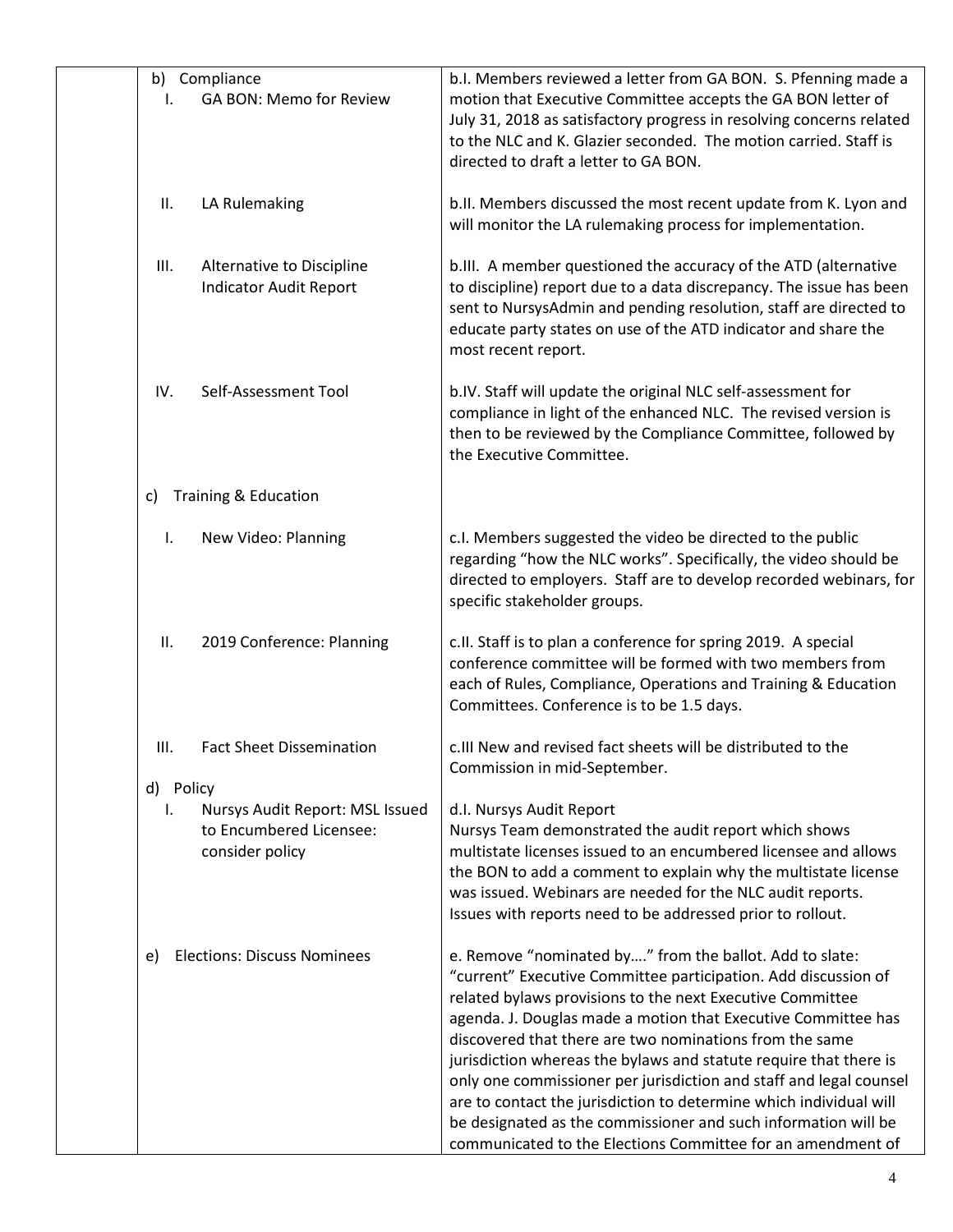|    | f) Appointments                                                                                                                                                                                                  | the slate and S. Tedford seconded. The motion carried.                                                                                                                                                                                                                                                                                                                                                                                                                                                                                                                              |
|----|------------------------------------------------------------------------------------------------------------------------------------------------------------------------------------------------------------------|-------------------------------------------------------------------------------------------------------------------------------------------------------------------------------------------------------------------------------------------------------------------------------------------------------------------------------------------------------------------------------------------------------------------------------------------------------------------------------------------------------------------------------------------------------------------------------------|
|    | <b>Operations Committee:</b>                                                                                                                                                                                     | Operations Committee: S. Pfenning made a motion to appoint M.                                                                                                                                                                                                                                                                                                                                                                                                                                                                                                                       |
|    | Lori Scheidt nominated<br>Melissa McDonald (NC)<br>Cynthia LaBonde nominates<br>Lisa Hastings (WY)<br>Anne Oertwich nominates<br>Sherri Joyner (NE)<br>(nominates for either<br><b>Operations or Compliance)</b> | McDonald and K. Glazier seconded. The motion carried.                                                                                                                                                                                                                                                                                                                                                                                                                                                                                                                               |
|    | <b>Compliance Committee:</b><br><b>Stacey Pfenning nominates</b><br>Melissa Hanson (ND)<br>Kim Glazier nominates Jackie<br>Ward (OK)                                                                             | Compliance Committee: K. Weinberg made a motion to appoint J.<br>Ward and M. Hanson and S. Pfenning seconded. The motion<br>carried. J. Douglas resigns from the Compliance Committee.                                                                                                                                                                                                                                                                                                                                                                                              |
|    | <b>Elections Committee:</b><br>Ratify Sasha Poole as Co-<br>Chair replacing Joe Baker.                                                                                                                           | Election Committee: K. Glazier made a motion to ratify the<br>appointment of S. Poole and K. Weinberg seconded. The motion<br>carried.                                                                                                                                                                                                                                                                                                                                                                                                                                              |
|    | <b>Rules Committee:</b><br>Joey Ridenour nominates<br>٠<br><b>Brett Thompson as Vice</b><br>Chair replacing Nathan<br>Goldman                                                                                    | Rules Committee: K. Glazier made a motion to appoint B.<br>Thompson May as Vice-Chair and K. Weinberg seconded. The<br>motion carried.                                                                                                                                                                                                                                                                                                                                                                                                                                              |
|    | Recess                                                                                                                                                                                                           | Members recessed at 4:20 pm.                                                                                                                                                                                                                                                                                                                                                                                                                                                                                                                                                        |
|    | Fri, Sept 7                                                                                                                                                                                                      |                                                                                                                                                                                                                                                                                                                                                                                                                                                                                                                                                                                     |
| 6. | Licensure Model                                                                                                                                                                                                  | It has been brought to the attention of the Executive Committee<br>that clarity is needed regarding the ability of a party state to offer<br>licensure options. The Executive Committee and Special Counsel to<br>the Commission reviewed and discussed the 2013-2015 EO forum<br>minutes (walk in the woods), the eNLC statutes, and the 2015<br>Financial Impact Team overview regarding adoption and<br>implementation of the Nurse Licensure Compact (enhanced). In<br>consultation with Special Counsel, the Executive Committee issues<br>the following clarifying statement: |
|    |                                                                                                                                                                                                                  | The general purposes of the compact include facilitating public<br>protection, decreasing redundancies in licensure and providing<br>opportunities for interstate practice by nurses who meet uniform<br>licensure requirements. Party states are required to comply with<br>the compact statutes and rules when issuing a multistate license.                                                                                                                                                                                                                                      |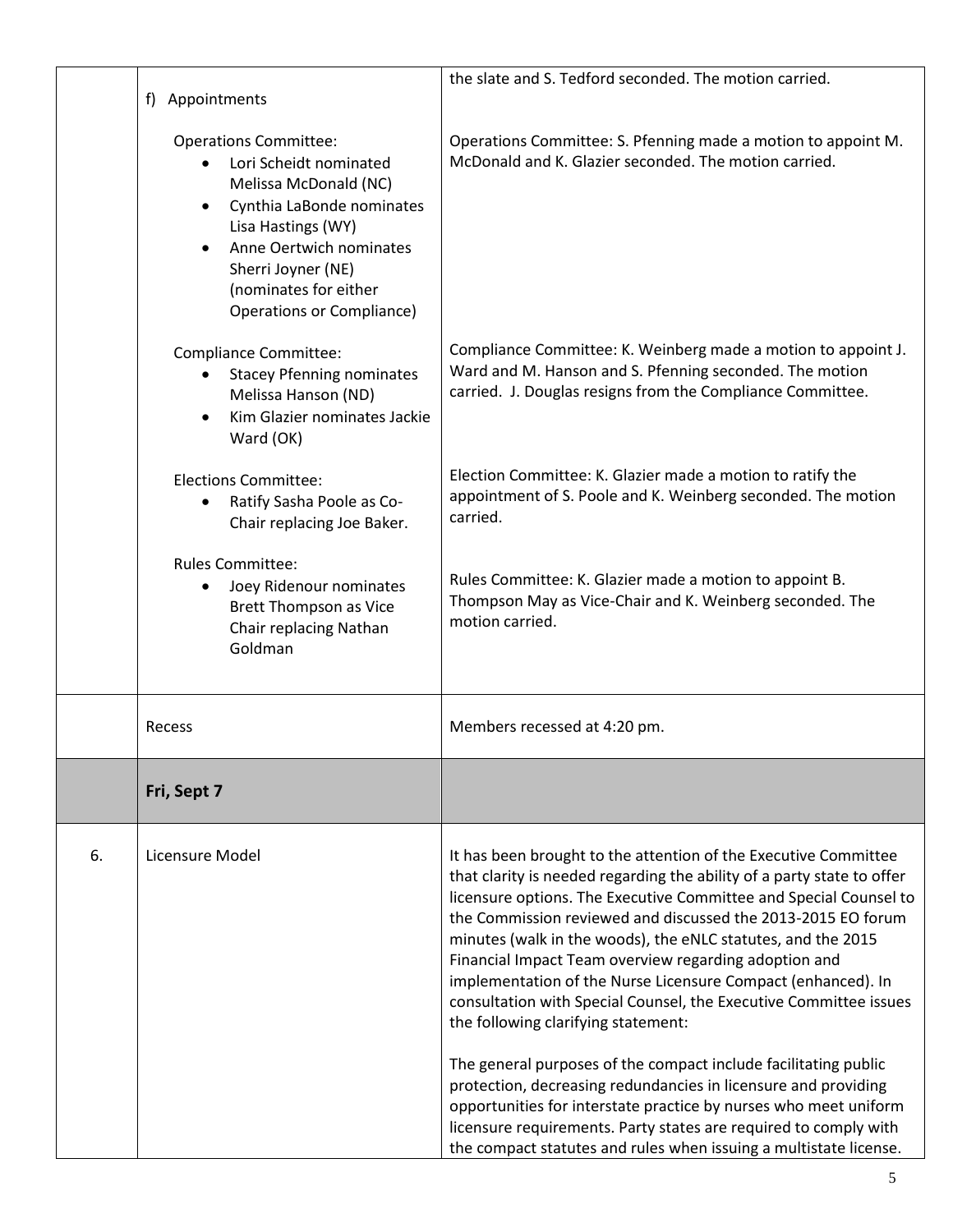|     |                                                                   | However, pursuant to Article III f, " nothing in this compact shall<br>affect the requirements established by a party state for the<br>issuance of a single state license." Therefore, a party state is not<br>prohibited from offering an option for a single-state license.<br>K. Weinberg made a motion to approve the above statement and<br>S. Tedford seconded. The motion carried. The vote was<br>unanimous. |
|-----|-------------------------------------------------------------------|----------------------------------------------------------------------------------------------------------------------------------------------------------------------------------------------------------------------------------------------------------------------------------------------------------------------------------------------------------------------------------------------------------------------|
| 7.  | Scheduling of FY19 Executive Committee<br>Meetings                | Members scheduled FY2019 Executive Committee meetings by<br>teleconference at 2:00 pm central on the following dates:<br>Nov 13, 2018<br>Feb 5, 2019<br>July 9, 2019<br>$\bullet$<br>Face to face meetings were scheduled on:<br>May 1-2, 2019<br>Sept 4-5, 2019<br>Dec 4-5, 2019                                                                                                                                    |
| 8.  | <b>Strategic Planning Retreat: Qualitative</b><br>Data Collection | Members selected 17 individuals to be interviewed by the<br>$\bullet$<br>strategic planning facilitator for qualitative data collection.<br>Members directed staff to complete a strengths and<br>$\bullet$<br>weaknesses inventory which will then be reviewed by the<br><b>Executive Committee.</b>                                                                                                                |
| 9.  | <b>Annual Meeting Evaluation Results</b>                          | Add "Open Dialogue" to all Commission meeting agendas,<br>$\bullet$<br>time permitting.<br>Add question to future meeting evaluations: "If there is one<br>thing that could have been done differently at this meeting,<br>what would it be? "                                                                                                                                                                       |
| 10. | <b>Other Business</b>                                             | J. Douglas made a motion for the meeting highlights to be<br>distributed and K. Glazier seconded. The motion carried.                                                                                                                                                                                                                                                                                                |
|     | Adjourn                                                           | The meeting adjourned at 4:10pm.                                                                                                                                                                                                                                                                                                                                                                                     |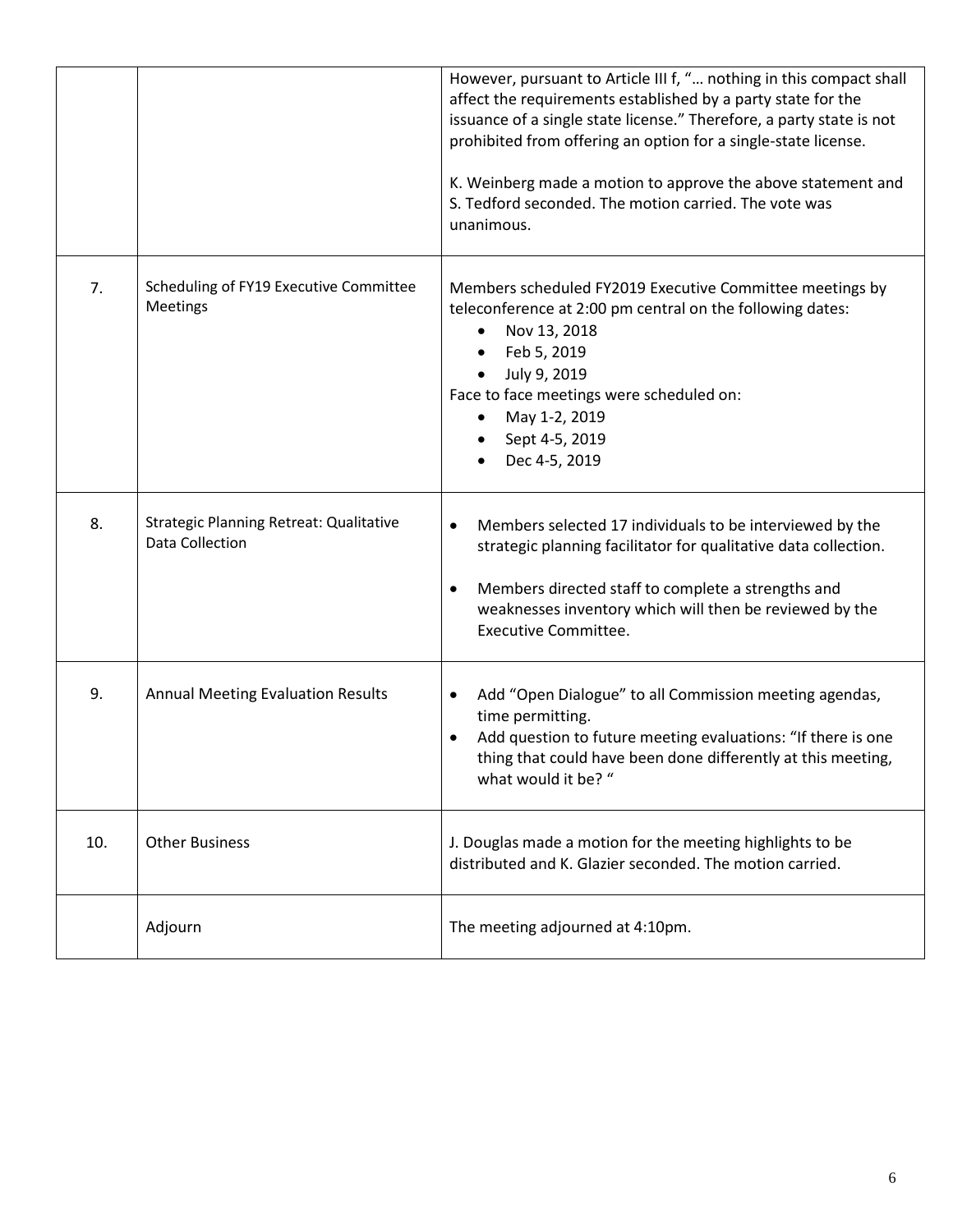

National Council of State Boards of Nursing

111 E. Wacker Drive, Suite 2900 Chicago, IL 60601-4277

312.525.3600 www.ncsbn.org

### **Executive Officer Forum Licensure Models**

**July 15-16, 2013 Chicago, Illinois**

### Background

At the 2013 NCSBN midyear meeting, the executive officers (EOs) requested a meeting to discuss the future of licensure models. Two major licensure models currently exist in the U.S. for nursing: a single state model and the mutual recognition model implemented through the Nurse Licensure Compact. Recently, interest increased in a national model of licensure related to improving access to care through telehealth. The growing number of insured through the Affordable Care Act and the aging population drives this interest. Members of Congress and stakeholders such as the telecommunications industry propose legislation on alternative national licensure models. This meeting was convened and a facilitator was engaged by NCSBN for the purpose of framing the issues related to nursing licensure and achieving resolution to the differences in nursing licensure regulation.

### Facilitator

Leonard J. Marcus, Ph.D., is the Director of the Program for Health Care Negotiation and Conflict Resolution at the Harvard School of Public Health and Co-Director of the National Preparedness Leadership Initiative. Dr. Marcus pioneered development of the *Walk in the Woods*, a negotiation and conflict resolution exercise. He is experienced in high-level national negotiations.

### Framework and Process

Prior to the meeting, Dr. Marcus spoke with eight EOs, both compact and non-compact states, to discuss their perspectives regarding the licensure models so he was introduced to the issues and past conversations regarding the models.

At the meeting, Dr. Marcus began by presenting an introduction to meta-leadership. He discussed a "predictable crisis" or predictable surprise." The premise is that most crises are predictable because usually some people have certain information, and others have different information; if the information and people had come together with all of the information the crisis could have anticipated.

He spoke about leaders integrating different points of view and beliefs. He provided the "cone in the cube" example noting that those who look into the cube from one angle see the triangle of the cone within the cube, and those who look into the cube from a different angle, see the circle of the cone within the cube. We need to come together to find the cone.

He provided models that guided us through the discussions. First, through arm wrestling he illustrated how to achieve a win-win negotiation. Secondly, he spoke about three "levels" of the brain, and participants used the explanation about the design of the brain to frame the conversation. For example, the basement is the lowest level of the brain and when we are there, we freeze, fight, or flight. We need to realize we are there and then re-set our brains to get to the middle of the brain where our "toolbox" is located. The highest level of the brain is the laboratory, for learning and complex thinking.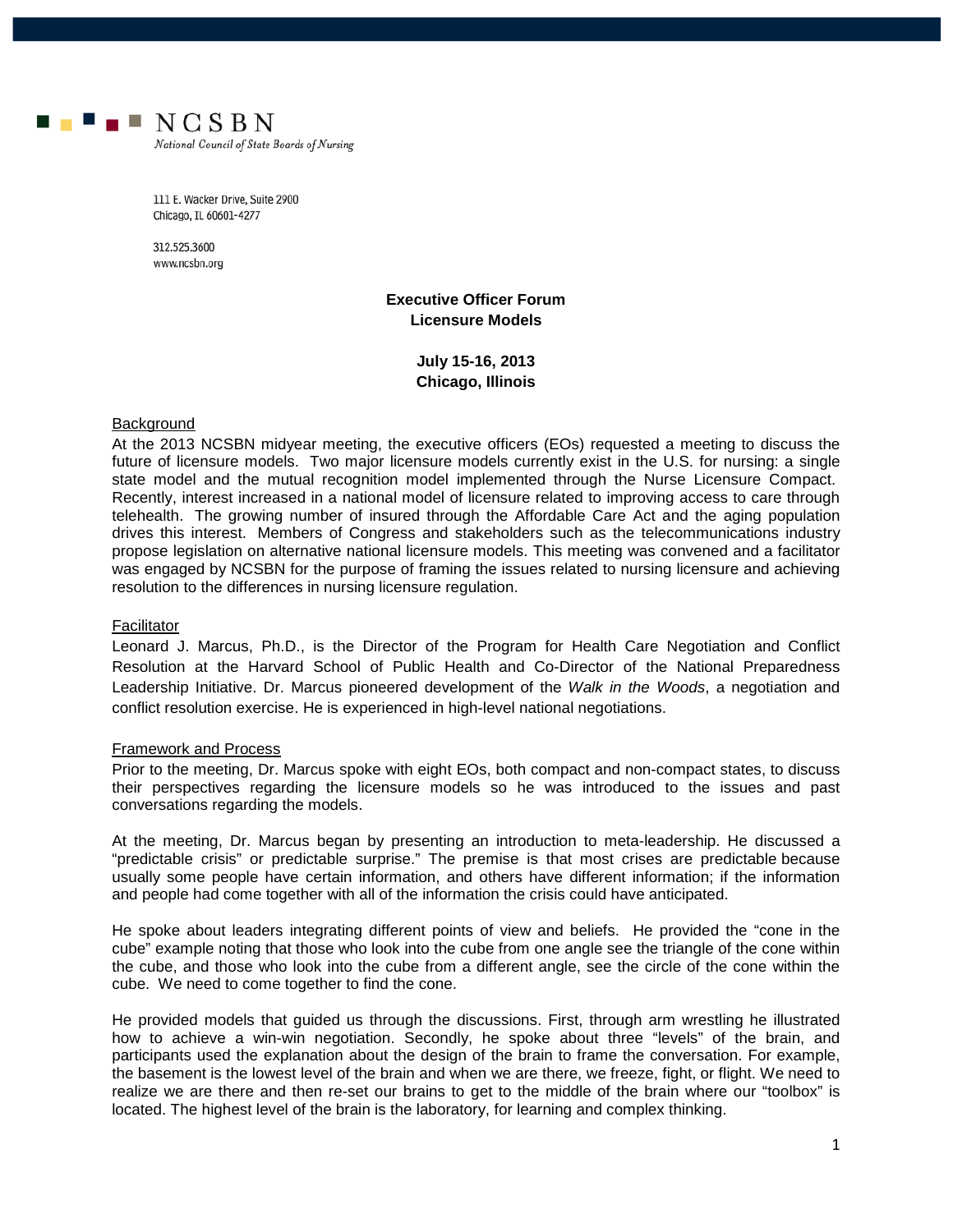Dr. Marcus explained the Walk in the Woods (The Walk) that we used for the remainder of the meeting. The Walk is a problem solving method that examines stakeholders' perceived issues and concerns and assists in finding a resolution for complex problems. There are four steps to The Walk that encourage transition from one step to the next:

- *Self-interests*: Participants state their interests and what they hope to gain or achieve.
- *Enlarged interests*: Participants, having heard the interests of others, list what they view as points of agreement among these interests.
- *Enlightened interests*: Participants craft new ideas and possibilities that prior to the discussion they would have been unlikely to contemplate.
- *Aligned interests*: Participants finalize ideas regarding the issue under discussion.

### Outcome of The Walk

During the third step, enlightened interests, the group identified the numerous ideas and identified the following ideas to pursue (not in any particular order):

- Centralized registry/clearing house for nursing credentials to be housed at NCSBN in order to expedite licensure.
- "Diamond" (or national) status for nurses who met all states' requirements
- Telehealth permits
- Update compact requirements
- Tandem licensure
- Revenue sharing between NCSBN and Member Boards
- National school accreditation
- National standards
- Staff hired by NCSBN with regulatory experience

After discussion and exploration of the details of the above "enlightened" interests, we moved to discuss "aligned" interests and there was a vote as follows:

- $\geq$  Look at telehealth issue and other more specified issues 8
- $\triangleright$  Explore "diamond"/national status 2
- $\triangleright$  Develop a borderless model and a new package 19

EOs clearly stated a desire to lead in creating and implementing solutions. There was a consensus among the EOs that (1) borderless nursing practice is important; (2) state based nursing licensure is preferred and believed to be the best model for public protection; (3) practice occurs where the patient is located; and (4) NCSBN should remain a united organization.

### Next Steps

A large number of EOs were not present for the Forum, and the group agreed it was important to have all EOs involved. The group noted that Board Presidents should be informed. President Myra Broadway will meet with state Board Presidents at the Annual Meeting to inform them about the discussion, what was accomplished, and next steps.

Participating EOs will be asked to contact and provide a summary of the meeting to those EOs who were not able to attend. A summary on the event will be provided, and the meetings and discussion will be on the agenda for the EO Leadership Council at the Annual Meeting.

The group stated that to move forward it would be important to continue working with Dr. Marcus. Dr. Marcus agreed to continue working with the group with plans to meet November 18-19, 2013.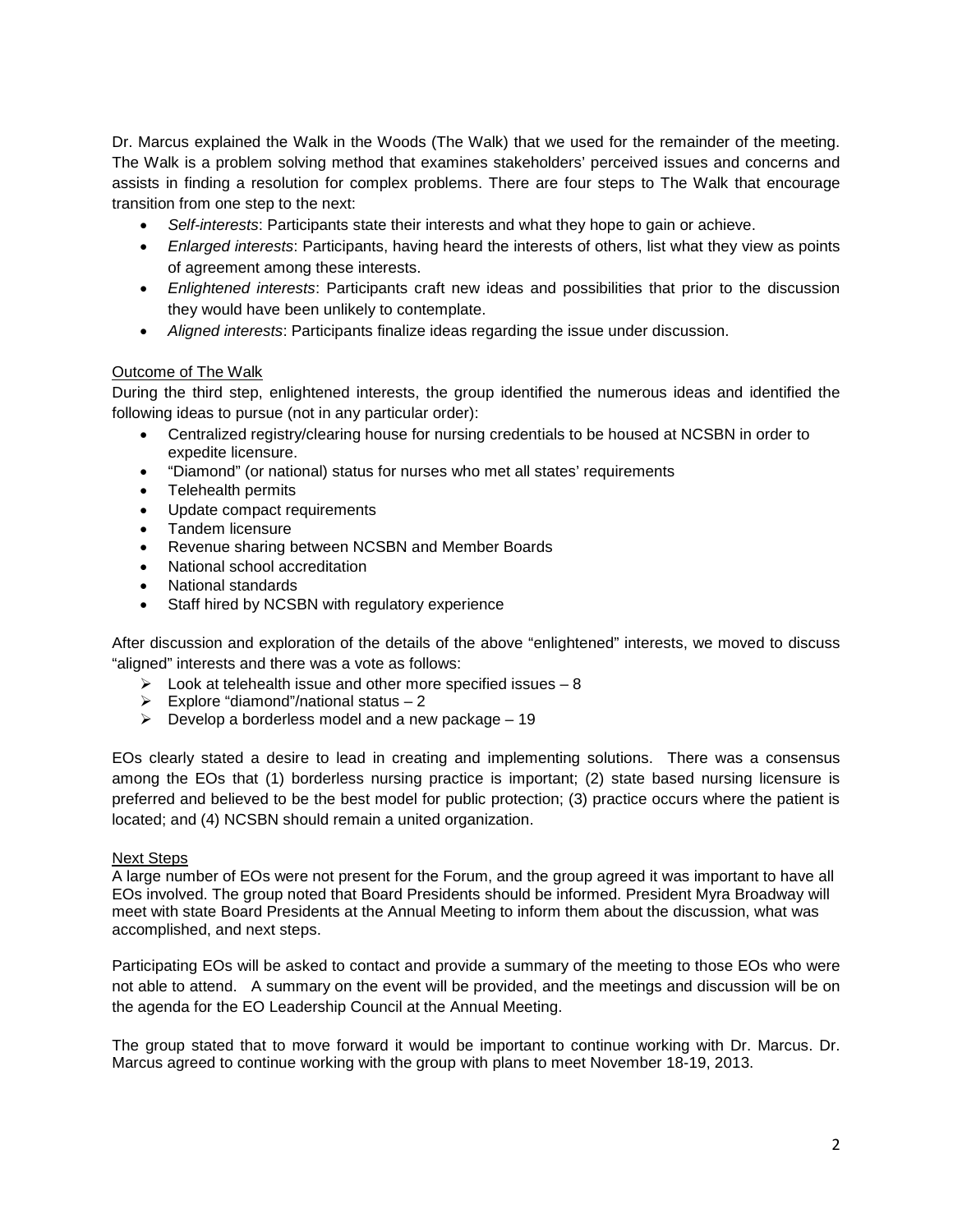It was a unique and invigorating experience for those of us able to attend and participate. Please let me know if you have any questions and/or comments.

Sincerely,

ShipsBroadway

Myra Broadway, JD, MS, RN President, NCSBN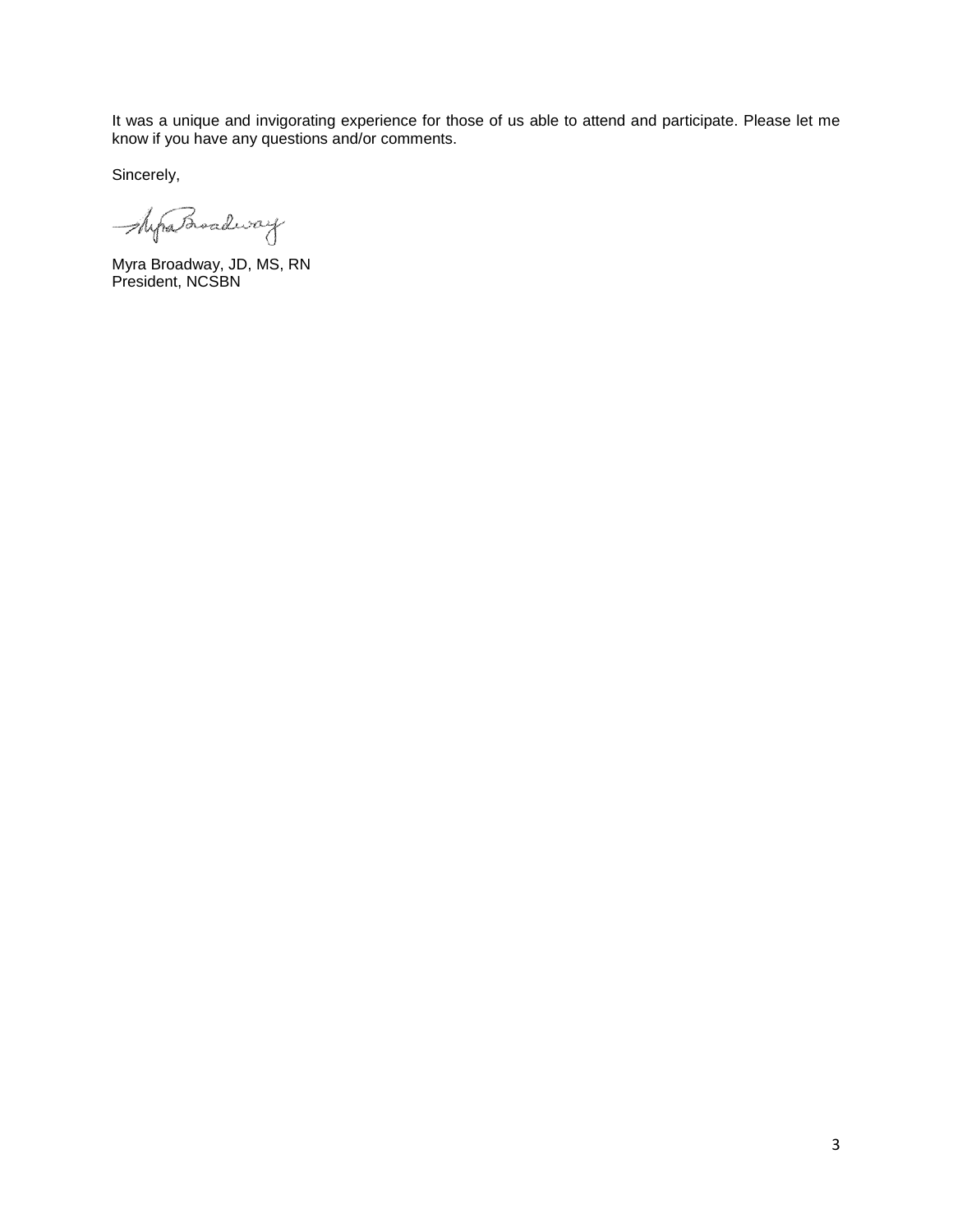# **Executive Officer Forum II November 18-19, 2013 Chicago, Illinois**

**Background:** See July 2013 Report

**Facilitator:** Dr. Leonard Marcus, (See July 2013 Report)

### **Framework and Process:**

Prior to the meeting Dr. Marcus interviewed eight Executive Officers (EOs), some the same he spoke with prior to the July EO Forum and some new. The eight represented both compact and non-compact states. The intent was to discuss their perspectives regarding the work done in July and work yet to be done. In addition, on the October 21, 2013 EO call, the homework assignment to us was to float the idea with trusted colleagues of an Option C notion.

Dr. Marcus began the meeting by summarizing the process and what has been accomplished to date (Please see July 2013 report – attached). Our first instruction – and meeting "mantra" was to "say what's on your mind or you're a failure." What are the obstacles?

Our first exercise was to identify the biggest obstacles to moving forward to solve this problem. Dr. Marcus pointed out that this is much more complicated than "everyone do it my way to get it right." He reminded us that we must face the fact that we have a lot of pride and proclivity toward independence. Eventually – to lift the conversation we must include all the nursing profession. We are not there yet. All obstacles were to be identified and on the table! Six tables individually addressed what these obstacles were, and predictably, there was overlap: coming to an agreement regarding what we will accept; personality entrenchments and EOs as the gatekeepers; fingerprinting for criminal background checks (CBCs); communication – or lack thereof; myths that perpetuate and proliferate; the absence of half the EOs at this forum; questionable reality of federal threat – is it significant?; power and competition among states; trust; lack of knowledge/understanding regarding the origins and development of the Nurse Licensure Compact (NLC); self-interests.

### What is possible?

After identification of obstacles, the next exercise was to project what might be possible. In other words, what might Option C look like?

- Option C is a system of credentials that would qualify nurses to practice in all jurisdictions. Option C would be voluntary and optional and predicated upon high agreed upon standards.
- Option C would be state based, borderless, reflect licensure requirements we can all live with, be based on premise that practice occurs where the patient is, and be adopted by state legislatures.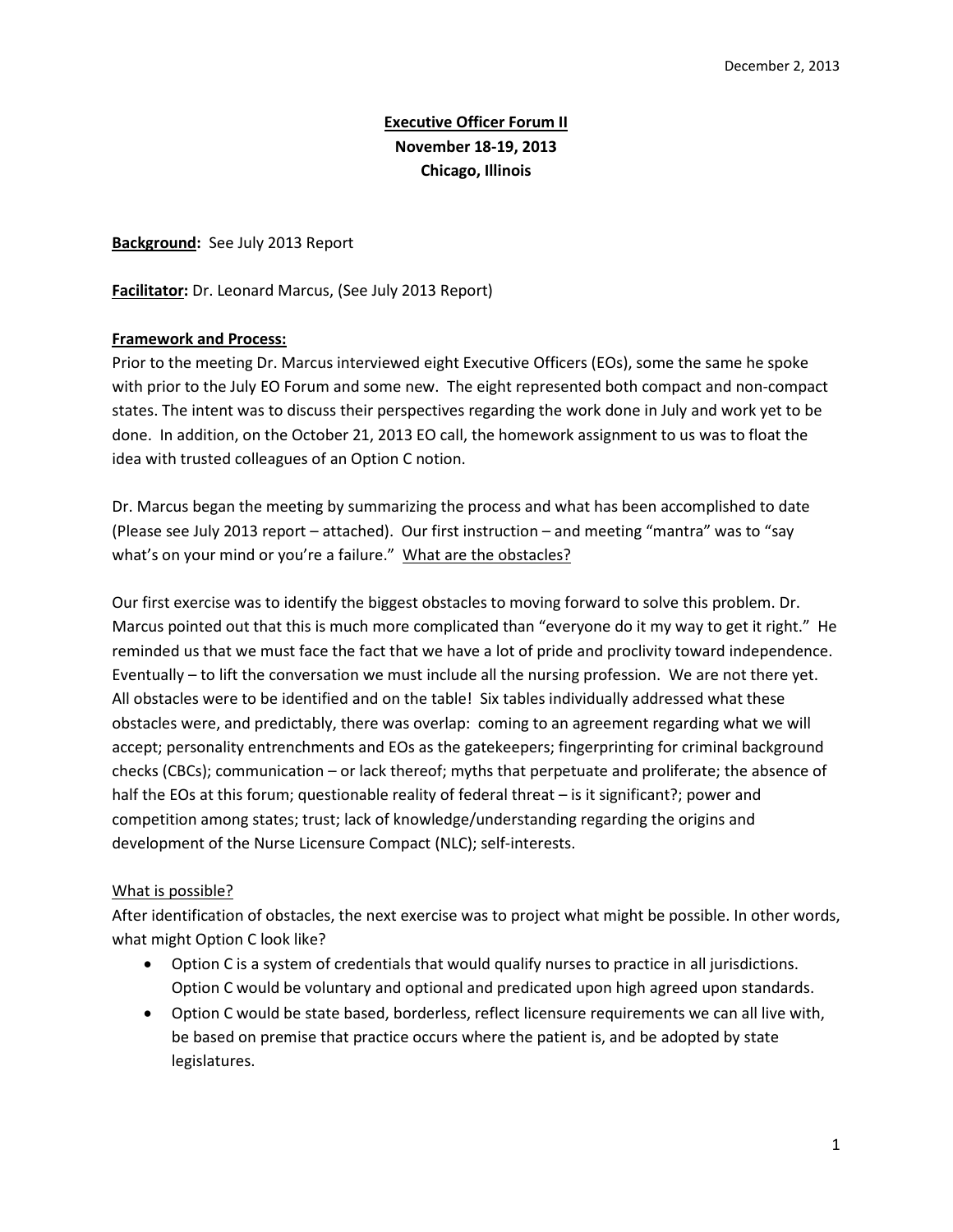- Option C would incorporate two essential veins of criteria skill/knowledge and professional conduct (moral character and behavior).
- Option C should include "activation of the privilege to practice" in a non-home state.

Recognizing that there was variance in what Option C could or would be, the group, encouraged and facilitated by Dr. Marcus, agreed to put something together. The good news after the obstacle and possibility exercises was that no one in the room was saying 'let's quit.' Instead, we discussed the criteria and its significance to all present.

## What can we agree on?

The next rigorous exercise was to determine what we could all agree upon. After thoughtful and impassioned discussion, the following list emerged with the elements necessary for a successful and acceptable Option C:

- 1. NCLEX for licensure
- 2. Fingerprint based criminal background checks
- 3. English proficiency
- 4. Third party verification for foreign educated nurses
- 5. Graduate of a board approved/accredited (or international equivalent) nursing program with instruction in nursing theory and practice across the lifespan
- 6. NCSBN as repository for primary verification of education
- 7. Active, unencumbered license with no history of discipline
- 8. No criminal convictions
- 9. No impaired nursing program participants
- 10. Boards are equally competent to make licensure determination decisions
- 11. One year of nursing experience before eligible to apply for Option C
- 12. Licensure renewal cycles according to home jurisdiction
- 13. Practice is where the patient is and licensure is the jurisdiction of the nurse's legal residence
- 14. Carve out an exception for Washington, D.C. (details to be determined)

We talked about complex problem solving evolving in stages. Working on a continuum of what is feasible to what is ideal takes time and concerted effort. In the context of "what is feasible?" we had to first build confidence and come to a concrete agreement about what is....well...about what IS feasible. This is what we accomplished November 18-19, 2013.

The next phase of the continuum is to build relationships and expand involvement. This phase will reflect the transition to the ideal.

The ideal will incorporate the confidence building from the feasibility stage and the relationship building from the transition phase in order to take us to the level of trusting relationships which is truly, the ideal – to reflect fluid, working relationships for the future.

### Important odds and ends noted:

We are all idealists and want to get to the ideal right away!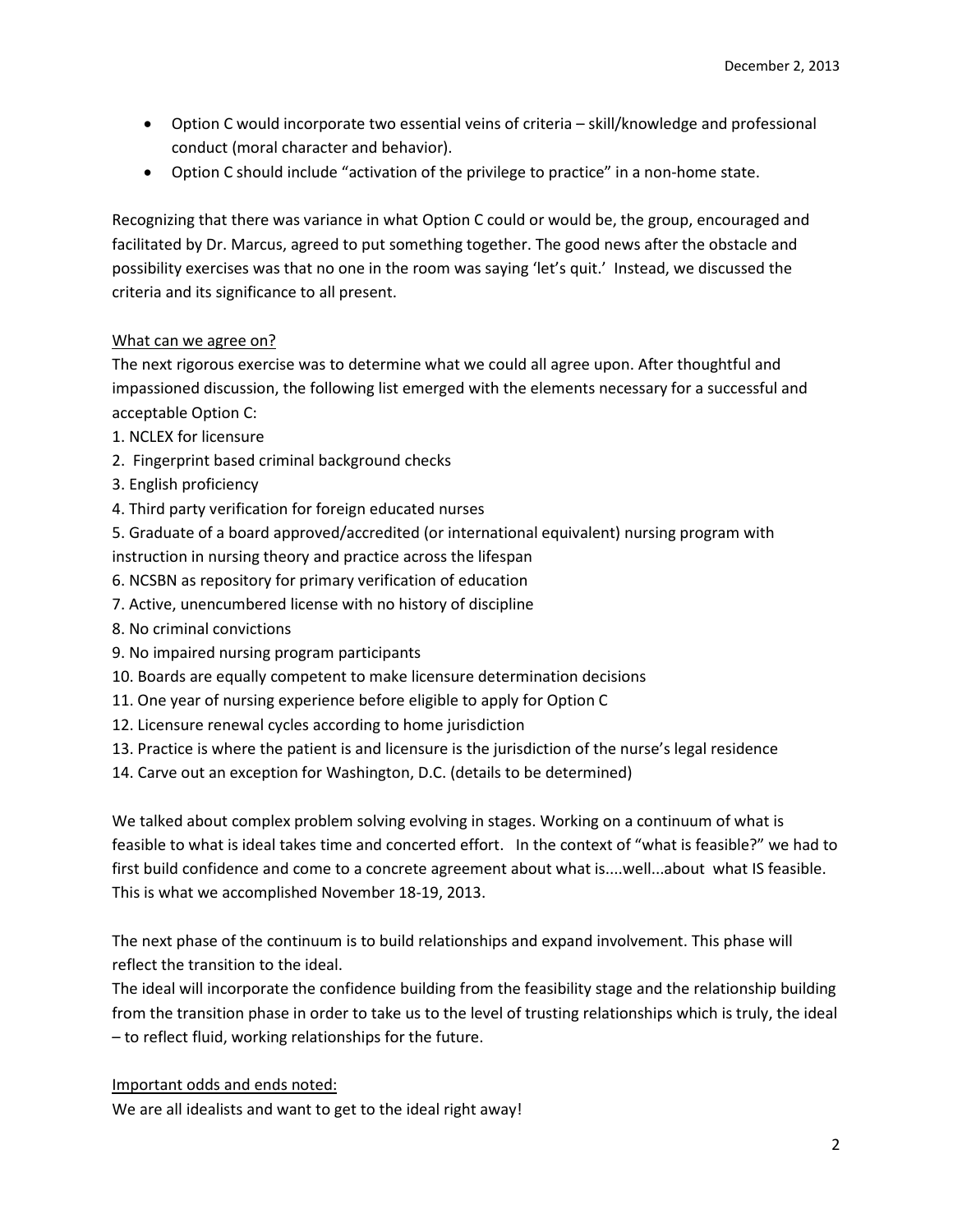We must take rivalries and build them into strengths.

It is necessary to build a bridge to the jurisdiction who says "it won't work for me."

From his objective perch, our facilitator observed that there is a lot of state rivalry – and we must get above this.

While not all EOs were present, all perspectives and viewpoints were.

When we struggled with what level of discipline- if any – would be acceptable, the disagreements were not along NLC/non-NLC lines.

We discussed some sensitive issues.

While we know we are not done, we have demonstrated that we can come together to make it happen. We left believing that with connectivity of method we can get to the next step.

We need to test the reaction to Option C but could never begin to do so until we identified what is feasible.

We have not yet talked about a model to implement Option C. Some understand it to be a separate application by a nurse meeting qualifications (tandem license) for Option C; or will it be a third model? Or would it be an amendment to the current NLC? This will need to be determined.

Option C does not address union resistance and financial issues.

Data needs to be collected to predict the impact of the identified and agreed upon elements for Option C, to include how many nurses have disciplinary action on license and what the incidence of criminal conviction history is. (I.e. how many nurses will Option C exempt from licensure?)

## Next steps:

The president will draft a report of the forum meeting which will then be circulated among last weeks' attendees for review and validation of understanding.

On the Dec 16<sup>th</sup> EO Call the narrative will be shared and discussed with all conference call participants. The EO Leadership Council will discuss and continue this work at the 2014 Midyear Meeting. Should progress of the work necessitate it, this will likely be an agenda item at the EO Summit in June, 2014. Dr. Marcus is willing to continue to work with us on this....March 24-25, 2014 are possible dates.

If there are any questions or comments please let EO Leadership Council Chair, Paula Meyer, or me know.

Myra Broadway, President, NCSBN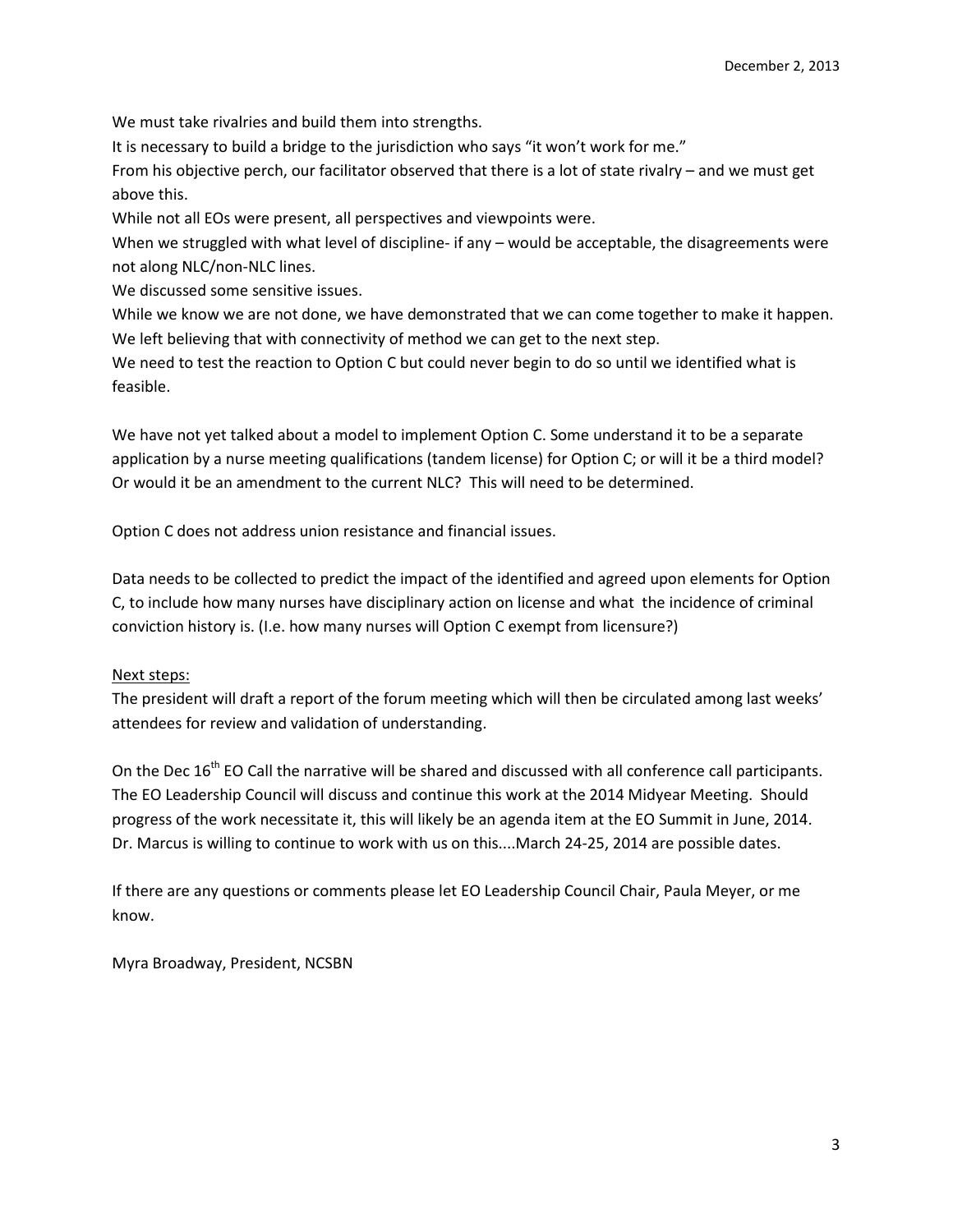

National Council of State Boards of Nursing

111 E. Wacker Drive, Suite 2900 Chicago, IL 60601-4277

312.525.3600 www.ncsbn.org

### EO FORUM III - March 24- 25, 2014

Background - Refer to July and November, 2013 Reports

Facilitator – Dr. Leonard Marcus (LM) – Refer to July 2013 Report

Framework and Process

Dr. Marcus once again interviewed a number of people prior to this meeting – to gain perspectives, thoughts and feelings regarding the work done to date and the work yet to be done. More were in attendance at this meeting than the prior two; however, the reasons some EOs provided about not attending were two: "tired of all the bickering" and "don't want anyone to tell my state what to do." With this in mind, LM asked the rest of us why we were here. Essentially the answers reflected a desire to participate in and be part of the process to address the changing landscape of health care delivery and what we as regulators could do to help improve access, eliminate unnecessary barriers, and achieve an agreement regarding a licensure model that would accommodate the country's needs and on which we could all agree to work together to achieve. LM reminded us all at the start that LEADERS DO NOT OWN THEIR POSITIONS; LEADERSHIP POSTS ARE RENTALS. The expectation of our country is that we will do what is best, and that we will rise above differences and respond to the need "to do something."

LM reminded participants that only discussing Compact (NLC) and Non- Compact (non-NLC) created no traction, and no forward motion. Thus we agreed to call the two licensure models currently in place A and B (with neither identified as NLC or non-NLC). At the November Forum we started to rally around an Option  $C$  – but we now see we were not clear what Option C means. We have come to realize that history often evolves in different periods of time – what we are working on now could be an interim measure that could lead to something else. What we are committed to is the process that is likely to take at least a year. The outcome will have to be brought to every jurisdiction; other national entities will need to support; it will be our responsibility to foster understanding among all stakeholders.

LM shared recent research from Harvard School of Public Health regarding swarm intelligence. (The paper is titled *The Ingenuity of Swarm Intelligence).* Based on research on termites and ants, the question was asked as to what enabled them to work together with success? The following were identified:

- 1. Unity of mission that will get any obstacle out of the way and overcome any challenge to achieve the ultimate goal
- 2. Generosity of spirit how can I help you with your….what do you have and what do you need?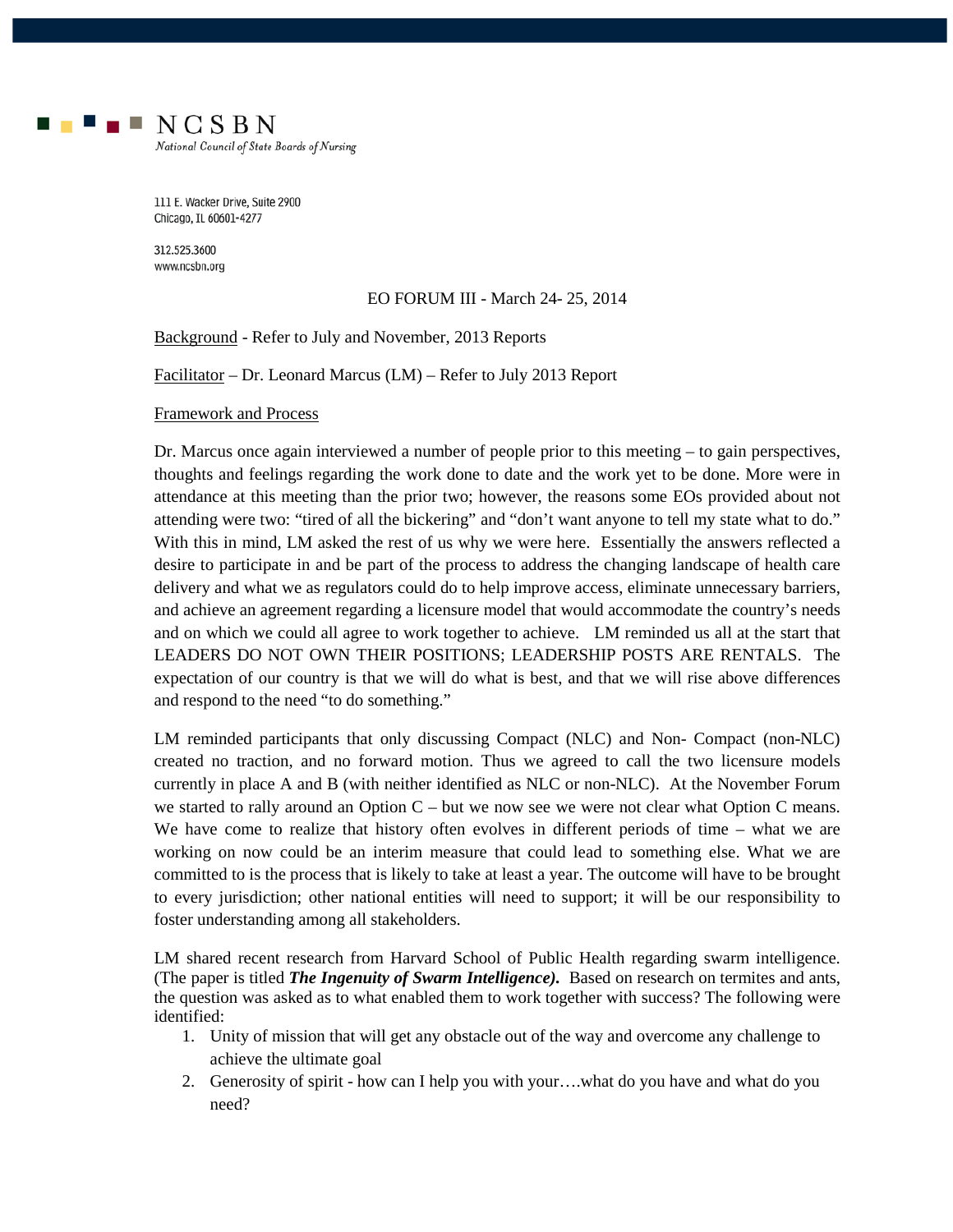- 3. Everyone stays in his own lane and helps others in their lanes we must work together. None of us can make the decision but can bring home the recommendation.
- 4. No egos, no blame. Check the ego at the door. No finger pointing.
- 5. Know one another and trust one another.

This methodology may be applied to the challenges we are facing; LM asked the EOs to consider applying this methodology to the challenges we face and use it to help one another move the process in their states and jurisdictions.

The following areas were discussed and agreed upon as requirements for Option C:

- 1. NCLEX testing for initial licensure
- 2. English proficiency testing/evaluation
- 3. Graduation from or eligible (individual has met all the program requirements and yet to complete the graduation ceremony) to graduate from a Board approved program
- 4. U.S. Social Security Number
- 5. One year of nursing experience
- 6. Third party verification of credentials for foreign educated nurses
- 7. Active, unencumbered license with no history of discipline
- 8. State and federal biometric-based record checks for initial licensure; the rap back system for ongoing notification of criminal offenses
- 9. No felony convictions
- 10. Only minor misdemeanor convictions, such as fishing without a permit, could be acceptable; other misdemeanors would be evaluated according to the Uniform Licensure Requirements (ULRs) or on a case-by-case basis
- 11. Cannot be enrolled in an Alternative Program for Chemical Dependency (if successfully completed, after 5 years, may be eligible)
- 12. Cannot be enrolled in a Practice Remediation Program
- 13. Cannot have any non-disciplinary order(s) also known as confidential/private orders or deferred discipline, that are dismissed after 5 years if there are no further complaints; these are not public discipline)

In addition, the following criteria must be met or would apply for Option C licensing:

- 1. Continued competency based on the home state requirements
- 2. Revenue neutrality or implemented so that no state loses money
- 3. Full participation in Nursys (submission of licensure and discipline data)
- 4. Licensure renewal cycles based on the home jurisdiction
- 5. Practice is where the patient is located and licensure is the jurisdiction of the nurse's legal residence
- 6. NCSBN would become a national repository for primary verification of education

Further, there are additional points for future discussion

- $\triangleright$  How to handle expunged records
- $\triangleright$  How to carve out an exception for Washington, DC (About 80% of its nursing population are endorsement applicants)
- $\triangleright$  When and how would a Option C license be withdrawn
- $\triangleright$  How would discipline be handled across the states

On the second day of our March meeting we ventured into identification of Allies and Obstacles. We conversed about labor unions that at first blush might appear an obstacle but ultimately could/would be an ally since unions are state based, not federally based. If we as states do not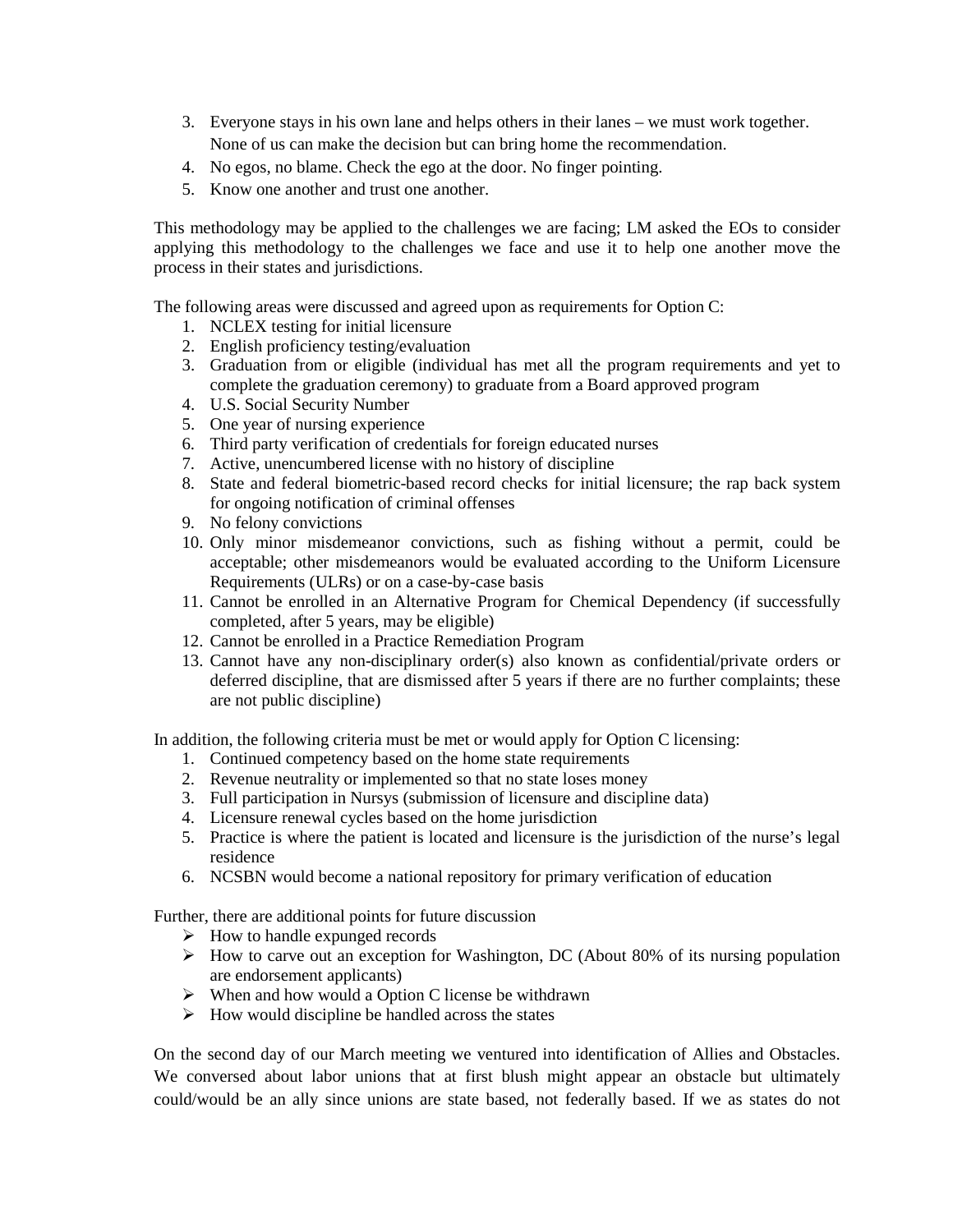remedy the licensure dilemma it is possible the feds will – and therefore not likely the unions would support - understanding their base of support is in the state. Nursing associations could also be an ally- those states with unions for the reason so noted. Those without unions for the ease of practice electronically AND cross border. Businesses would also be allies due to nature of supporting platforms for telehealth industry. Further, insurance companies, case management companies also have an interest in this success.

By the end of our group discussion as a whole, we dialogued amongst our seven tables. There were two questions posed for each table to address: 1. Did we miss anything? Where are the holes? 2. When we each go home and talk about this package with local colleagues, legislators, and governor's staff, what would be the questions, the issues, and the pushback? Ultimately there was agreement that posing a third option to stakeholders would not be well received and given the framework for a mutual recognition model is in the current NLC, what would it take to amend models A and B and come up with D (a modified NLC). The non-NLC states asked if the NLC states were in agreement to make modifications as discussed, and all NLC states present agreed.

What happens next is to look at the agreed upon elements in the context of the NLC – and to keep it at the EO Forum level. The expectation is that we will continue this discussion at the EO Summit in June 2014.

- Myra Broadway

Myra Broadway President, NCSBN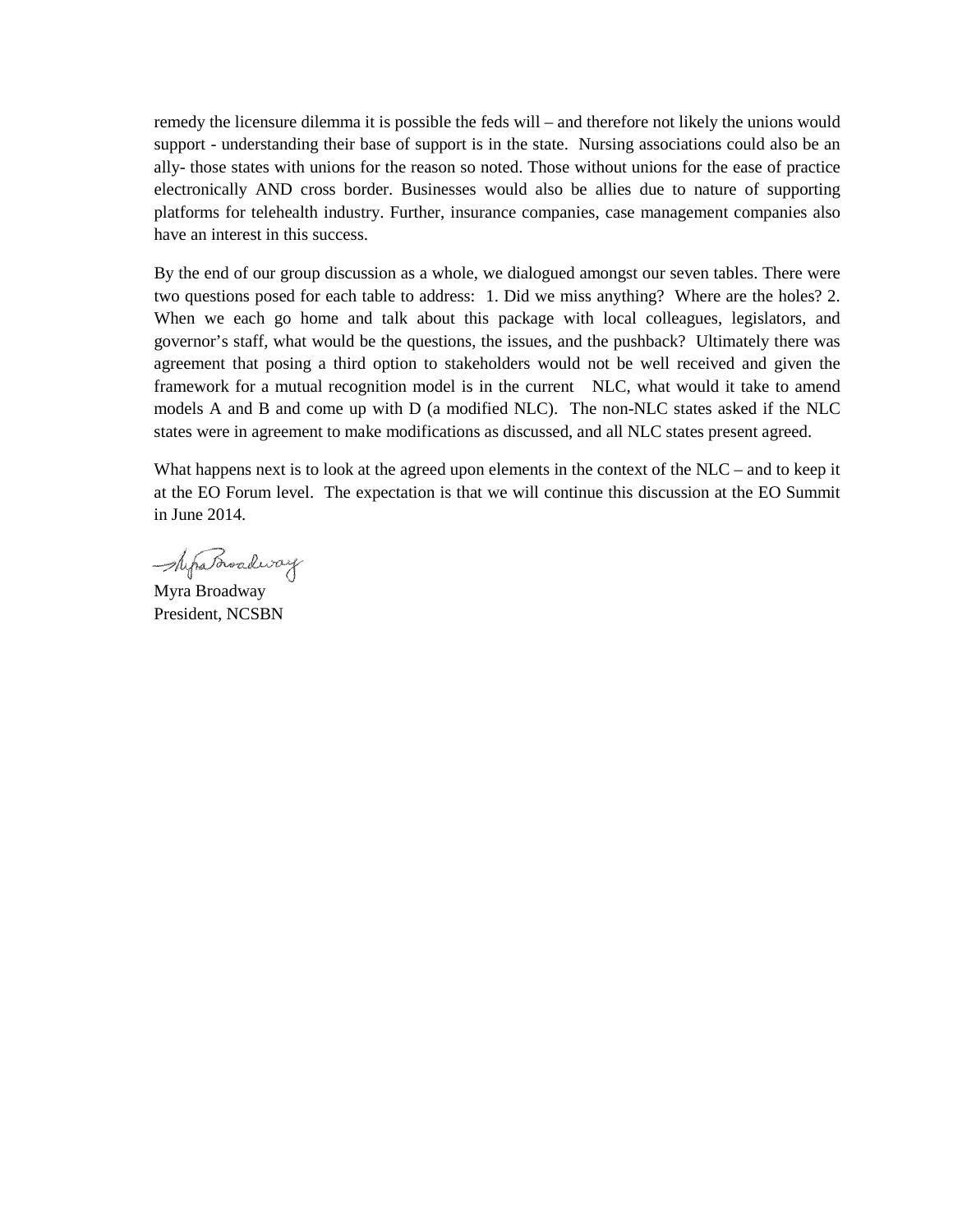

# **Financial Impact Team**

# **Overview**

# **Regarding Adoption and Implementation of the**

# **Nurse Licensure Compact**

January 31, 2015

### **Introduction**

In September 2014, the NCSBN Board of Directors (BOD) appointed a Financial Impact Team (FIT) as a subcommittee of the BOD. The FIT consists of Board Members Julie George, Betsy Houchen, and Gloria Damgaard. Rob Clayborne provides staff support assisted by Jim Puente. FIT met on October 27, 2014, December 10, 2014 and January 21, 2015.

### **Charge**

The charge for FIT is to provide information related to the fiscal impact of adopting the Nurse Licensure Compact (NLC).

### **Macro-Level Assessment**

**FIT determined that in the aggregate if all states joined the compact, the total revenue generated from licensing nurses would decline.** Revenue would fall because the volume of licenses issued would decline. The volume of licenses would decline because nurses would no longer need to be issued multiple licenses.

The number of licenses issued for all jurisdictions totals approximately 5.2 million, while the number of nurses equals 4.5 million. A significant number of the licenses are issued because some nurses hold multiple licenses. FIT reviewed data from NURSYS that indicated a relatively small percentage (10% to 15% for RNs) of the nurses hold multiple licenses. As a result, that population currently pays the cost to generate additional licensing fee revenue for Boards of Nursing.

The percentage of nurses holding multiple licenses (10-15%) is reflective of a national picture. FIT recognizes that the percentage of nurses holding multiple licenses is very state specific and varies from state to state.

FIT considered the impact of a possible fee increase to the majority of nurses not needing a multi-state practice privilege. FIT also wondered if the NLC model could allow states to charge a different fee for a multi-state practice privilege. If possible, would it make sense to charge more to the nurses who are currently willing to pay more in licensing fees, as they are already paying additional fees to acquire multiple licenses to practice in more than a single state? FIT concluded that this is a revenue generation option that could be implemented at the discretion of each state.

**As stated above FIT noted that the shrinkage in the number of licenses issued could vary significantly for states.** FIT reviewed data from NURSYS that clearly illustrated some states licensed a larger percentage of non-resident nurses than other states. If all states joined the compact, jurisdictions with a large number of licensees residing outside of the state would issue fewer licenses. Nurses residing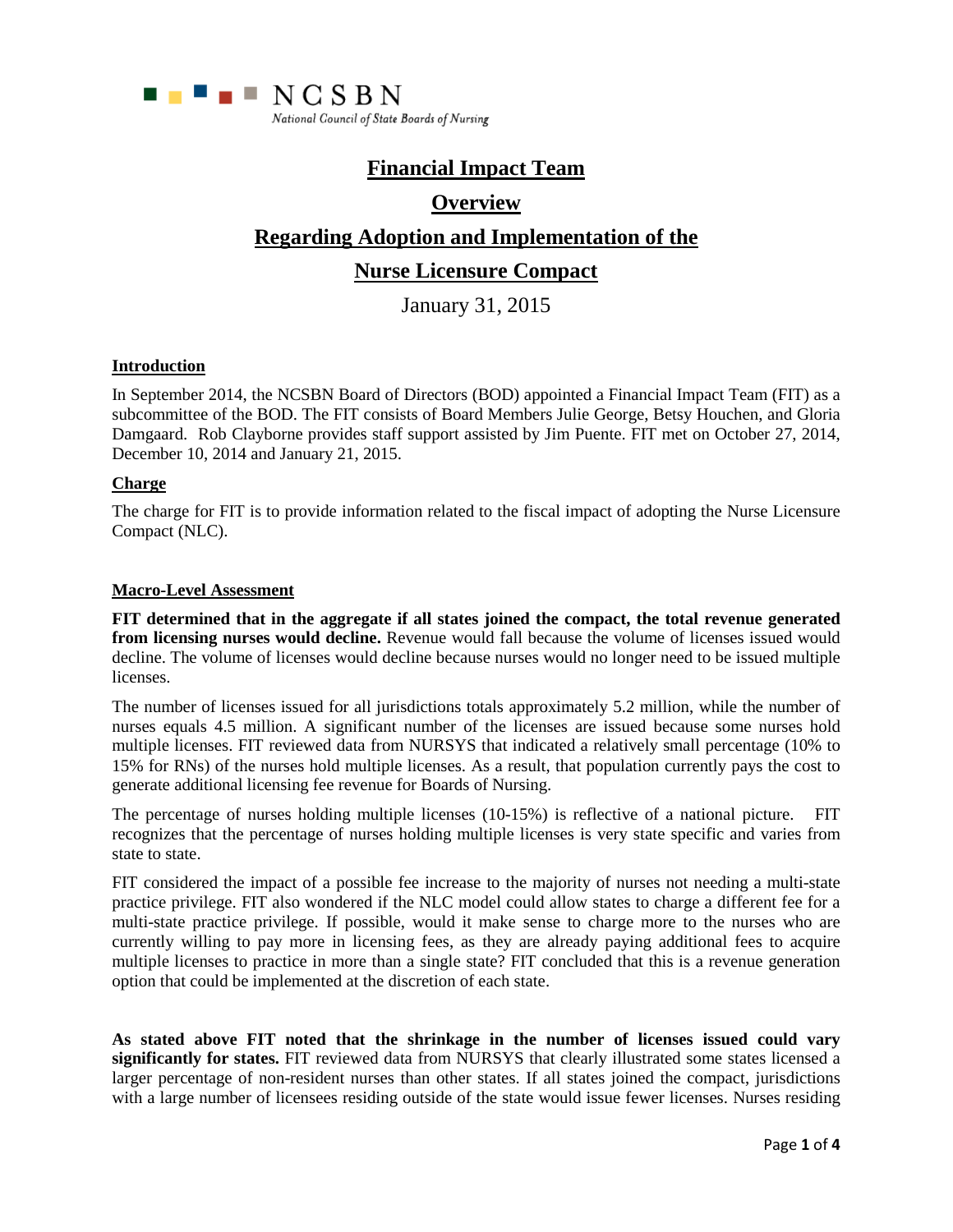

outside of the jurisdiction would be licensed in their state of residence and would not be required to have another license to practice in the remote state. FIT also recognized the District of Columbia (DC) as the extreme case of a jurisdiction which has a large proportion of licensees residing outside of DC. Because of its unique situation, the possibility exists that it may not be financially feasible for DC to join the Compact.

### **State Budget Considerations in Adopting the Compact**

In assessing the financial impact to adopt the Compact, states should consider one-time and on-going costs. One-time costs could include expenses for communicating the changes to licensees, for any changes to IT systems, and related travel. On-going costs could include any loss in various licensing revenue due to the NLC residence rule, or for those states not already a member of NURSYS, losses in verification revenue. Currently, states also pay an annual fee to help support the NLCA (\$6,000 per year).

The budget impact will vary for states depending on the technical resources and administrative configuration, as well as the residency of practicing nurses in the state. Some states may need to increase fees to cover any losses for a reduction in the number of licenses issued. If the Compact could allow for a different licensing fee for a multi-state practice privilege, additional revenue could be generated by charging a higher fee for a multi-state license.

The tables below illustrate **hypothetical** examples of possible revenue loss and the impact of financing the loss via a licensing fee increase. The numbers are merely assumptions and are not based on actual data for any state. Each jurisdiction would need to make projections based on licensees residing in and out of its state. Example 1 assumes the loss is spread proportionately to all remaining licensees in the state. Example 2 assumes the loss is recovered by charging a higher fee to those licensees who are issued a multi-state license.

### **Example 1**

The tables below compare hypothetical losses in revenue using different loss percentages, and a calculation for the increase in the license fee to cover the loss. The illustration is based on the assumption that as a result of joining the Compact, the Board of Nursing loses a percentage of its licensees. The different loss percentages used for the number of licensees are assumed to be 2% and 5%. One example (BON 2) assumes a 5% loss in the number of licensees plus a loss of verification revenue.

### **Three different loss assumptions for Boards after joining the Compact:**

- Board of Nursing 1 (BON 1) loses 5% of its licensees
- Board of Nursing 2 (BON 2) loses 5% of its licensees and verification revenue
- Board of Nursing 3 (BON 3) loses 2% of its licensees

### **Table 1: Total revenue before joining the Compact (Number of licenses multiplied by average license fee equals total revenue for each scenario (BON 1, BON 2, and BON 3).**

|                         | BON 1        | BON <sub>2</sub> | BON <sub>3</sub> |
|-------------------------|--------------|------------------|------------------|
| Number of Licensees     | 100,000      | 100,000          | 100,000          |
| Average fee per license | \$100        | \$100            | \$100            |
| <b>Total Revenue</b>    | \$10,000,000 | \$10,000,000     | \$10,000,000     |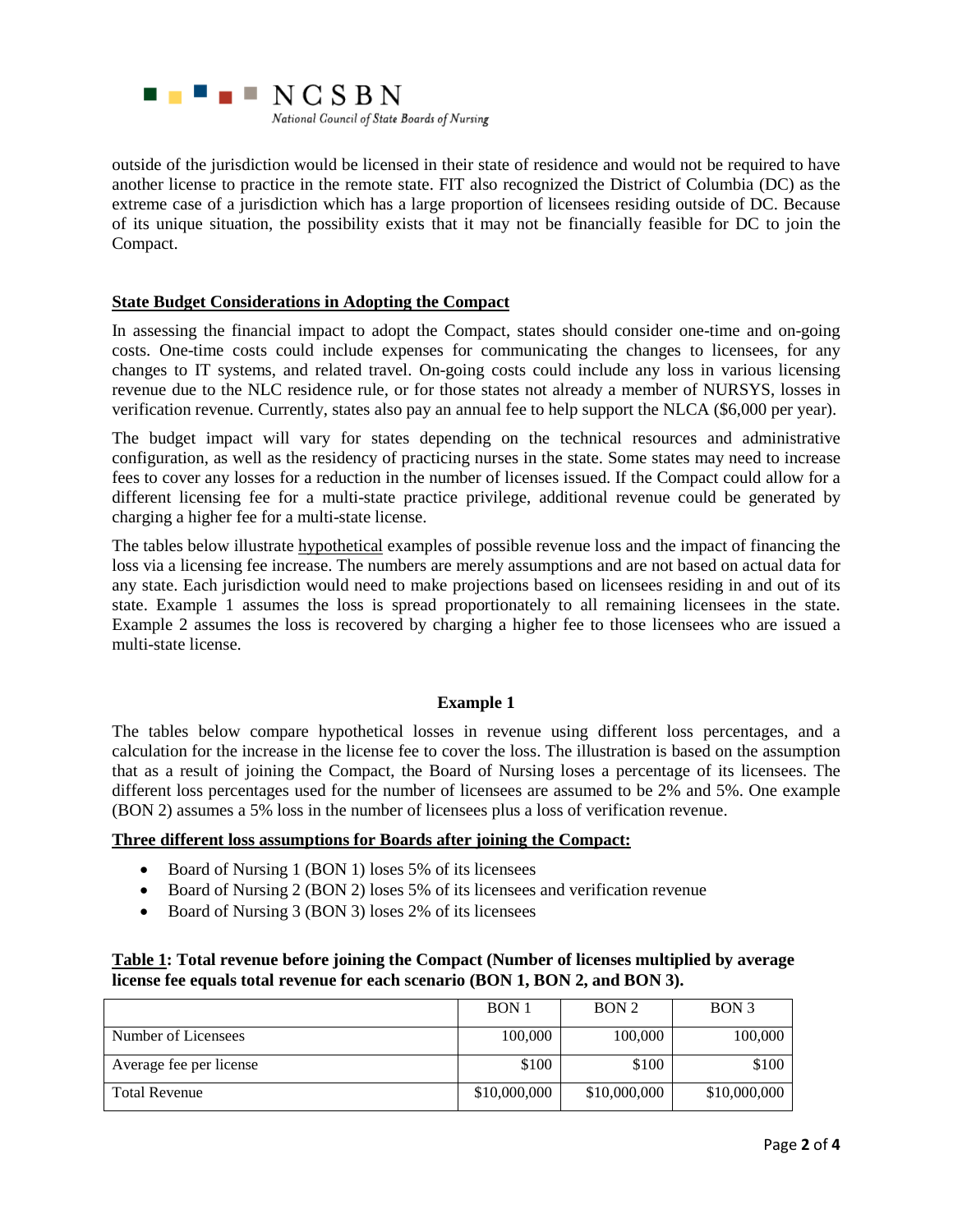

## **Table 2: A calculation for the projected loss in revenue after joining the Compact**

|                                    | <b>BON1</b> | BON <sub>2</sub> | BON <sub>3</sub> |
|------------------------------------|-------------|------------------|------------------|
| Number of Licensees before Compact | 100,000     | 100,000          | 100,000          |
| Percent of licensees lost          | 5%          | 5%               | 2%               |
| Total licensees lost               | 5,000       | 5,000            | 2,000            |
| Average fee per license            | \$100       | \$100            | \$100            |
| Lost Licensing Revenue             | \$500,000   | \$500,000        | \$200,000        |
| <b>Lost Verification Revenue</b>   | 0           | \$25,000         | $_{0}$           |
| <b>Total Revenue Lost</b>          | \$500,000   | \$525,000        | \$200,000        |

## **Table 3: Fee Increase to All Licensees to Recover Lost Revenue**

|                                                   | <b>BON</b> <sub>1</sub> | BON <sub>2</sub> | BON <sub>3</sub> |
|---------------------------------------------------|-------------------------|------------------|------------------|
| <b>Total Revenue Lost</b>                         | \$500,000               | \$525,000        | \$200,000        |
| Remaining Licensees (100,000 less lost licensees) | 95,000                  | 95,000           | 98,000           |
| Fee increase to licensee to cover lost revenue    | \$5.26                  | \$5.53           | \$2.04           |
| Percent Increase to Licensee                      | 5%                      | 6%               | 2%               |
| New Average Fee per Licensee (rounded to \$1)     | \$105                   | \$106            | \$102            |

## **Example 2**

## **Table 4: Fee Increase to Licensees Issued a Multi-State License to Recover Lost Revenue**

|                                                                                    | BON 1     | BON <sub>2</sub> | BON <sub>3</sub> |
|------------------------------------------------------------------------------------|-----------|------------------|------------------|
| <b>Total Revenue Lost</b>                                                          | \$500,000 | \$525,000        | \$200,000        |
| Licensees issued a multi-state license (estimated at 10%)<br>of 100,000 licensees) | 10,000    | 10,000           | 10,000           |
| Fee increase to licensee to cover lost revenue                                     | \$50.00   | \$52.50          | \$20.00          |
| Percent Increase to Licensee issued multi-state license                            | 50%       | 53%              | 20%              |
| Fee for Multi-State License (rounded to \$1)                                       | \$150     | \$153            | \$120            |